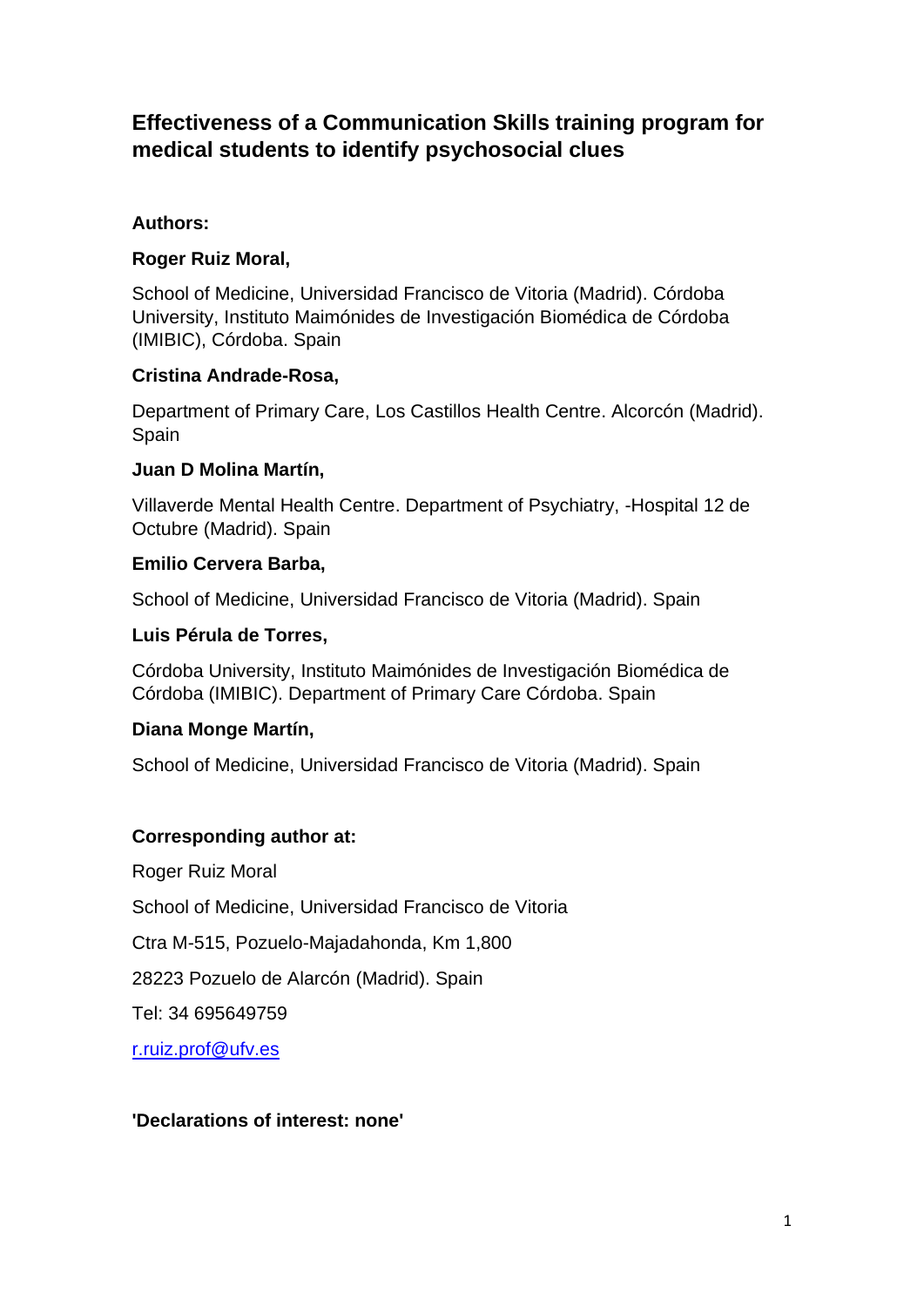#### **ABSTRACT**

**Objective:** This study explores whether an Experiential Training Programme (ETP) in communication skills (CS) improves students' ability to identify patients clues compared to those who follow a non-experiential training throughout their medical studies.

**Method:** Intervention Group (IG): 85 4th-year medical students who received the ETP and Control Group (CG): 67 recently graduated students who did not receive it. Their immediate (written) response was requested to three expressions offered by patients containing communicative clues. The answers were grouped into 2 categories: Clue recognised and response patient-centred and the opposite. Three researchers analysed the answers.

**Results:** Responses 366 (65 from the CG and 77 from the IG): 280 did not recognise clues: 131 (62%) in CG and 149 (96%) in IG and 86 recognised them: 80 (37.9%) in IG and 6 (3.9%) in CG (p = 0.000). Some clues were more elusive than others  $(p = 0.003)$ .

**Conclusions:** The students who received the ETP in CS showed greater ability to explore patients perspective taking advantage of different types of psychosocial clues than those who did not receive it in a non-relational context.

**Practice implications:** Further research is needed to assess whether this ability is maintained in simulated or real clinical situations.

**Key words:** Communication skills, Experiential learning, medical students, patient-physician relationship, biopsychosocial

This research did not receive any specific grant from funding agencies in the public, commercial, or not-for-profit sectors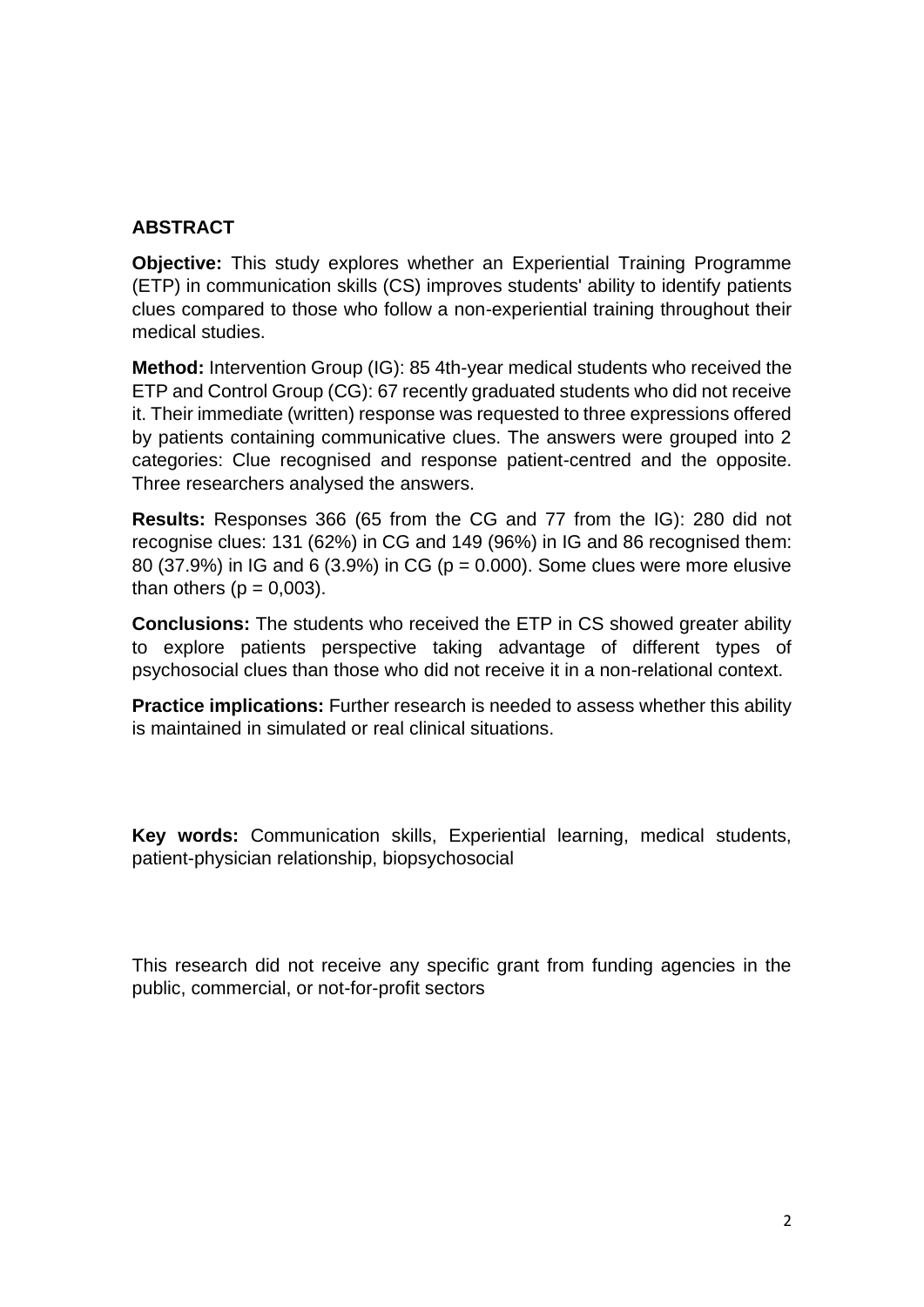#### **1. Introduction**

Since Balint defined patient expressions describing the significance they give to their symptoms as "offers" (1), work has been carried out on identifying the different methods, behaviours or expressions patients use to convey this personal and contextual perspective. These include different types of body movements and facial expressions (2); verbal expressions which show dissatisfaction with previous healthcare experiences, or reluctance to follow a particular piece of advice or treatment. They also deal with speech censorship as an indicator of doubts, generalisations, omissions and also address certain types of visits, such as those without suitable justification; occasions when the patient interrupts the doctor; comments made at the end of the consultation which lead to a new consultation, and so on. (3-5). Lang et al reviewed clinical interviews over a period of 20 years and developed a taxonomy of what they called "clues", subsequently refined with the patients after the visits (6). When the doctor recognises and explores them, it conveys respect and interest towards the patient and has also been associated with positive results in consultations (7). Doctors, however, frequently tend to miss them which ultimately affects the physicianpatients relationship (8,9). However, specific training in communication improves students' ability to recognise the clues and suitably adapt their approach to taking in the patient's point of view (10,11).

The aim of this study was to assess the ability to detect and explore "communicative clues" offered via written statements or descriptions of clinical situations in fourth-year medical students who took part on an experiential training programme in clinical communication (CC) compared to students who had recently finished their medical degree without receiving this type of training.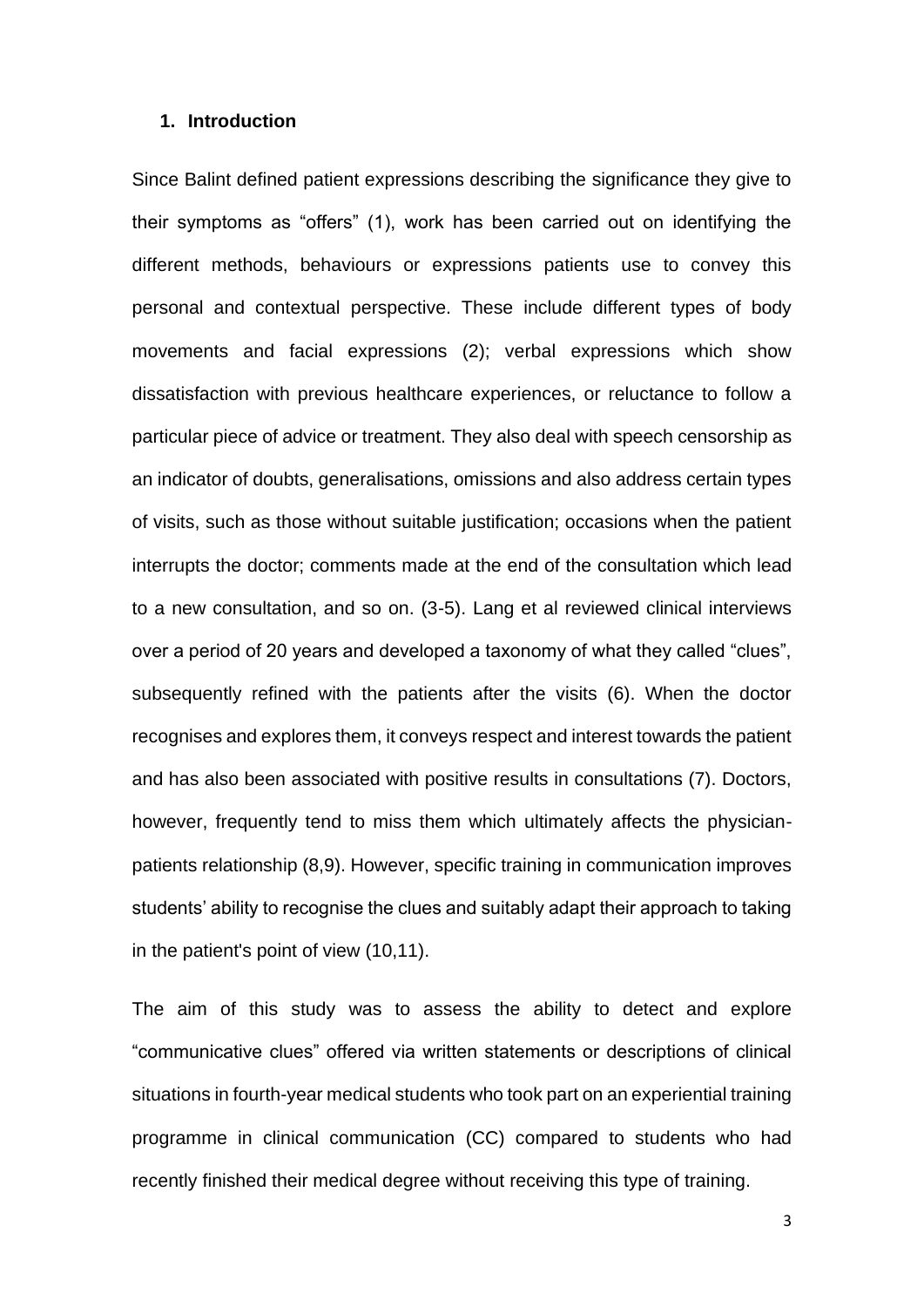### **2. Methods**

#### *2.1. Participants*

The intervention group (IG) were 85 fourth year medical students (70 females) from a single medical school who received the experiential training programme, the control group (CG), 65 (50 females) recently-graduated students not formally trained in CC, who had not yet started their family medicine residency training in two Teaching Units.

#### *2.2. Communication Skills Training Programme*

The course structure, components and activities were described elsewhere (11)

#### *2.3. Data collection*

We modified the classification by Lang et al (6) on "communication clues" and choose a set of situations and expressions frequently used by patients in our context (table 1).

| Category               | <b>Example</b>                                                          |
|------------------------|-------------------------------------------------------------------------|
| 1.1 Expressing         | "The truth is, I'd like to do something about my weight. I'm really,    |
| feelings directly (4). | really worried about my weight; I feel bloated"                         |
| 1.2 Expressing         | "Good morning doctor, I'm here because my wife has been nagging         |
| feelings in denial or  | me to tell you about these headaches I've been having. I'm not          |
| projecting them (5).   | particularly worried about them, as I've told her, but because she's    |
|                        | worried, I thought, well, let's go to the doctor and put her mind at    |
|                        | rest!"                                                                  |
| 2.1 Discursive clues:  | "He was very lethargic all day yesterday; he didn't feel like doing     |
| repetition (1)         | anything. I've never noticed him like that before, it felt as if he was |
|                        | lethargic, he hardly played, he often didn't take any notice when I was |
|                        | talking to him; he didn't eat badly but, I don't know, I thought he was |
|                        | lethargic"                                                              |
| 2.2 Discursive clues:  | " And above all, the frequency with which I have this discomfort        |
| language censorship    | urinating, sometimes up to three or four times a month My husband       |
| (2)                    | doesn't understand, but that's how it is and I can't associate it with  |
|                        | anything, I'm careful not to get cold"                                  |
| 2.2 Discursive clues:  | "The swelling keeps appearing, it's not completely gone away, nor       |
| language censorship    | has the discomfort. The other day, I was here and a new doctor saw      |
| (3)                    |                                                                         |

| Table 1: Clues categories and examples |  |  |  |  |  |  |
|----------------------------------------|--|--|--|--|--|--|
|----------------------------------------|--|--|--|--|--|--|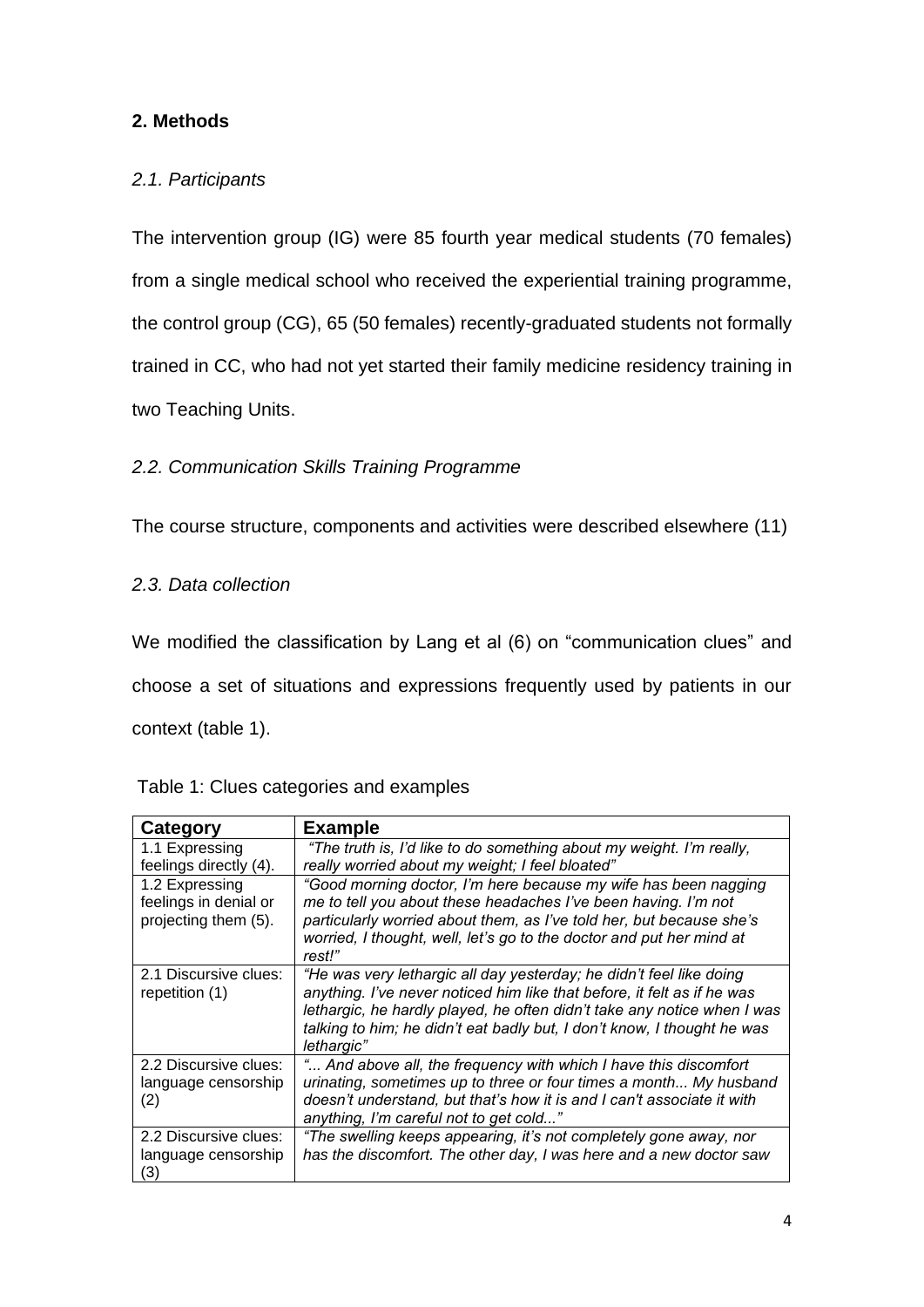|                       | me, he was very kind but I think he was in a bit of a hurry, he gave         |  |  |  |
|-----------------------|------------------------------------------------------------------------------|--|--|--|
|                       | me some tablets and said to come back if I didn't improve"                   |  |  |  |
| 2.3 Discursive clues: | "This back pain is killing me and it's been so long since I noticed even     |  |  |  |
| exaggerations (6)     | the slightest improvement"                                                   |  |  |  |
| 3.1 Attempt to        | "Well, now you've seen it, just as I can see it, and no matter how           |  |  |  |
| understand or         | much I look at it, I don't know what it could be"                            |  |  |  |
| explain the           |                                                                              |  |  |  |
| symptoms:             |                                                                              |  |  |  |
| expressing difficulty |                                                                              |  |  |  |
| (7)                   |                                                                              |  |  |  |
| 3.2 Attempt to        | " You see doctor, it's not that this cough is serious, it's just that it     |  |  |  |
| understand or         | never goes, it always comes back. I start to improve after taking the        |  |  |  |
| explain the           | medicine I bought, but it comes back. The phlegm when I cough is             |  |  |  |
| symptoms:             | clear, although recently, I think I have seen a few specks of blood"         |  |  |  |
| Description of an     |                                                                              |  |  |  |
| unmentioned           |                                                                              |  |  |  |
| disorder (8)          |                                                                              |  |  |  |
| 3.3 Attempt to        | " And one more thing doctor, I've heard that hypoglycaemia can               |  |  |  |
| understand or         | affect the brain. Is that right?"                                            |  |  |  |
| explain the           |                                                                              |  |  |  |
| symptoms:             |                                                                              |  |  |  |
| Questions with a hint |                                                                              |  |  |  |
| of courage (9)        |                                                                              |  |  |  |
| 4. Sharing personal   | "Do you know that my mother lived to be 85? I was the one who took           |  |  |  |
| history (10)          | care of her right until the end, as my sisters live far away. She always     |  |  |  |
|                       | said that she didn't want to suffer because of it. It's what she always      |  |  |  |
|                       | told the doctor, and to be honest, she didn't seem to suffer. That was       |  |  |  |
|                       | a relief for me"                                                             |  |  |  |
| 5. Reluctance to      | "I'm not really sure that this is going to get rid of all my discomfort, but |  |  |  |
| accept                | we can give it a try"                                                        |  |  |  |
| recommendations       |                                                                              |  |  |  |
| (11)                  |                                                                              |  |  |  |

The students were invited to take part in the study and, once their consent had been obtained, at the end of their normal teaching session, they were offered at random and in writing, three statements made by patients in a consultation which contained some type of communicative clue (table 1). They were asked to respond to the question: *"What would your immediate response be to this patient?"* They had six minutes to respond.

#### *2.4. Coding procedure and reliability*

After a prior review of 50 responses, the assessors (two GPs and a psychiatrist [CA, RRM, JM]) identified the different types of responses and grouped them into four subcategories divided into another two broader categories: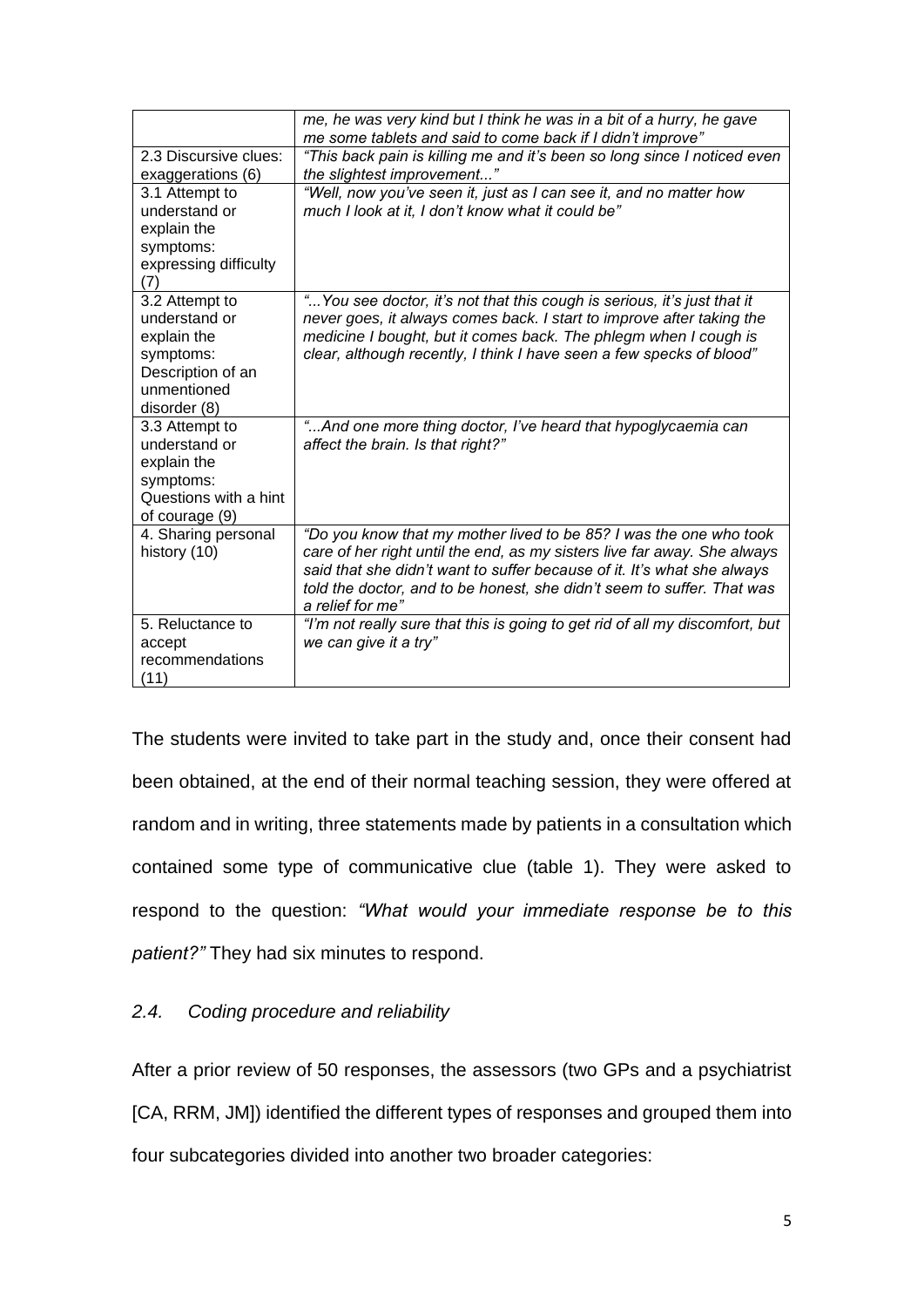- A) Clue not recognised and not patient-centred response (NPC). This category included two types of response: A.1. Directed to exploring or verifying medical hypotheses, generally through closed-ended question, *"have you had fever?"*; open-ended focused question, *"what else have you noticed?"*; or describing an action, *"let's see if we can see anything"*. A.2. directed at offering solutions or conveying premature comprehension: *"Don't worry", "I understand", "what you're telling me is normal"*.
- B) Clue recognised and patient-centred response (PC), which also has two responses: B.1. Directly aimed at reacting to the clue in order to clarify it, *"what do you mean when you say...?"*; and B.2. Directed at exploring patient's perspective (their idea or concern): *"Is there anything in particular which worries you?"*

Subsequently, inter-assessor reliability was analysed in a randomised subsample of 24 students who responded to 66 situations with different types of clues using Cohen's kappa (the two response categories), observer A versus  $B = 0.93$ , A versus  $C = 1$  and B versus  $C = 0.93$ ; and the Friedman test (the four response subcategories) (p=0.051).

Finally, responses were divided into three groups and distributed among raters for coding. A descriptive analysis was made and groups were compared according to the main dependent variable (type of communication training) and result independent variable (number of clues detected) using *X<sup>2</sup>* test.

#### **3. Results**

Finally, 142 students took part: 65 in the CG and 77 in the IG. Of the first, 49 (75.4%) stated that they had received some type of CC training, most of which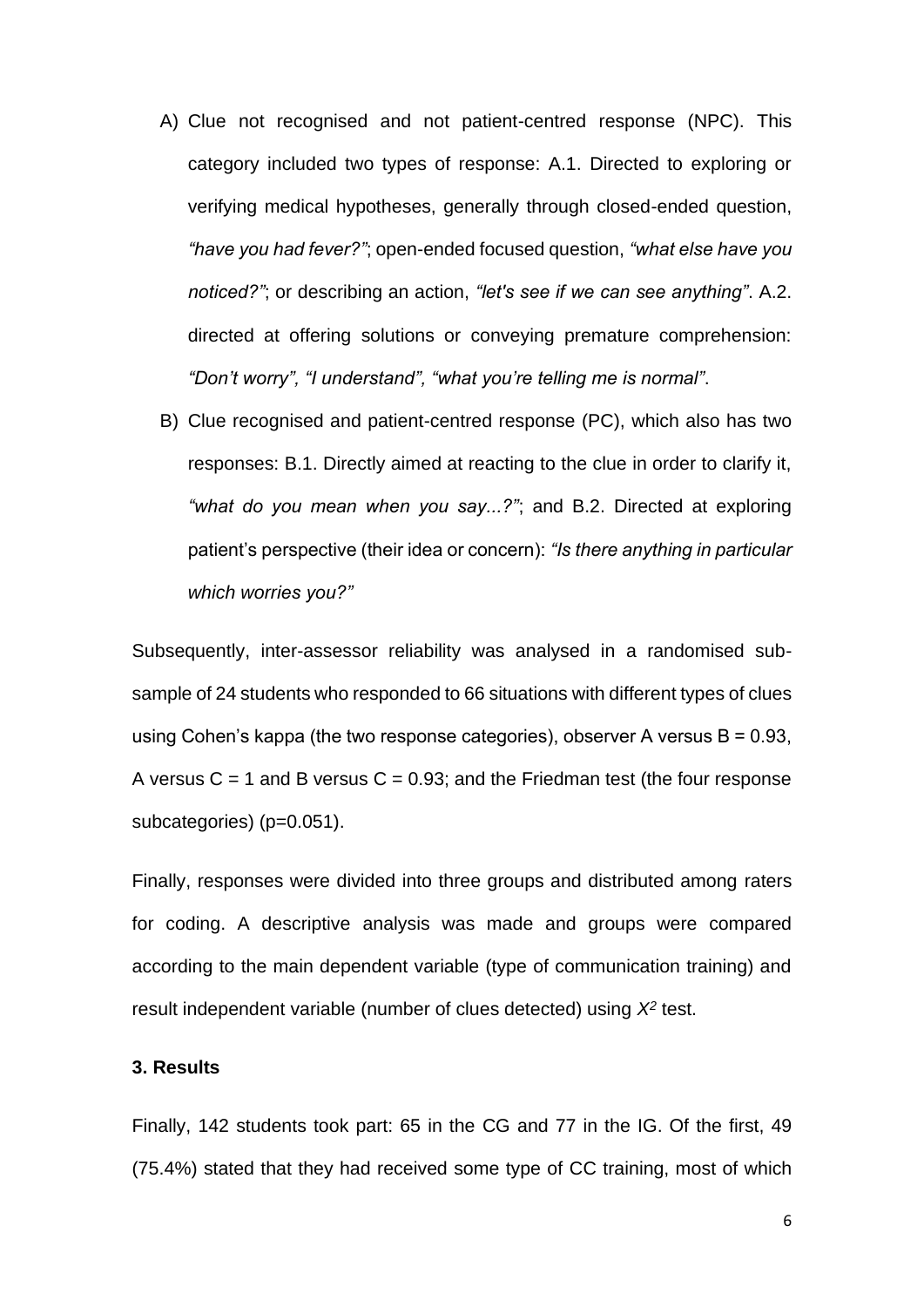came in classes/seminars on special courses and practical observation. The rest had not received any type of training. Valid responses: 366, obtained from the 11 proposed situations: 146 for "discursive clues", 89 for "understanding and explaining the symptoms", 67 for "expressing feelings", 31 for "telling a personal history", and 33 for "showing disagreement or reluctance." Of all responses, 280 did not recognise the clue and were NPC, 131 (62%) in the IG and 149 (96%) in the CG. In 86 cases, the clue was recognised and the responses were PC: 80 (37.9%) in the IG and 6 (3.9%) in the CG (*X<sup>2</sup>* : 57.612 p=0.000) (figure 1). Figure 2 shows the distribution of responses from fourth-year students in each of the five clues categories. The most recognised clues were: repetition in discourse (16; 76.2%), direct expression of feelings (11; 52.4%), showing reluctance or disagreement (9; 50%) and affirming difficulty in understanding the symptoms (7; 41.2%). The most elusive clues were: description of the symptoms with an effort to understand them (14; 87.5%), direct question as an expression for understanding the disorder (13; 81.3%) and exaggeration in the discourse (16; 76.2%). There were differences in the degree of recognition of clues according to their nature (*X<sup>2</sup>* : 26.728; p=0.003).

#### **4. Discussion and conclusion**

#### *4.1. Discussion*

The students who received the experiential training programme showed a greater ability to identify the situations provided as clues, directing their initial investigation towards clarifying the perspective of the patient, trying to discover the meaning of the clue or directly asking about their ideas or concerns. In this way, the patient had the chance to explain any possible hidden agenda. In clinical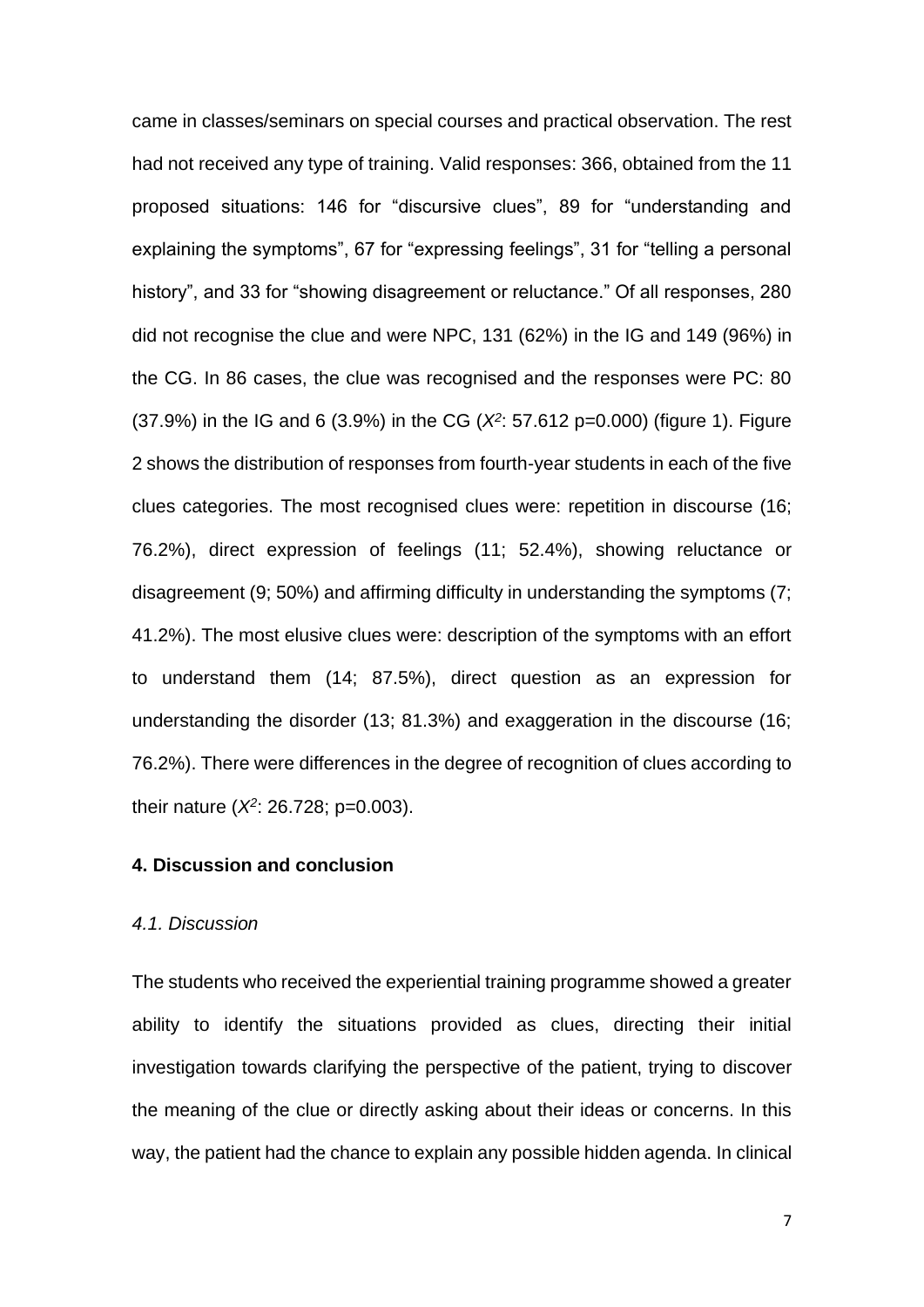practice, the awareness and exploration of this type of clue shows active listening and generally conveys the doctor's interest in the patient, strengthening the clinical relationship (7,12). In a simultaneous study with the same students, this training, which included behavioural and attitudinal aspects, increased their ability to empathise using different communicative skills. Among those, was the identification and follow-up of communicative clues in simulated patient interviews (11). What this study shows is that the students who received the training identified more communicative clues than those who didn't, although these clues were presented in a theoretical context rather than a relational one, in the form of briefly defined situations in written text, to which students had to offer a quick written response. However, this approach can be complimentary to that shown by students in their simulated interviews, highlighting the level of development of students' attention and clinical thinking, showing the "patientcentred medicine" logic as that developed by experienced doctors in real practice (13,14) and which the training programme would encourage.

Our students also identified some clues more easily than others, which also happens in real situations probably due to the student's skills, the time available or the way in which the situations are described. However, given the way these clues are presented in this study, isolated from any other type of "contextual interference", the results offer information regarding the inherent difficulty in identifying and exploring each of the clues. Different authors have studied the types of clues patients provide (3,7,8) and the doctors (8,15) or students (10,11) responses, but there is little information regarding the reasons why some clues are more easily and quickly recognised than others. Factors such as the number, order or form in which the clues are presented can influence this (10). Maybe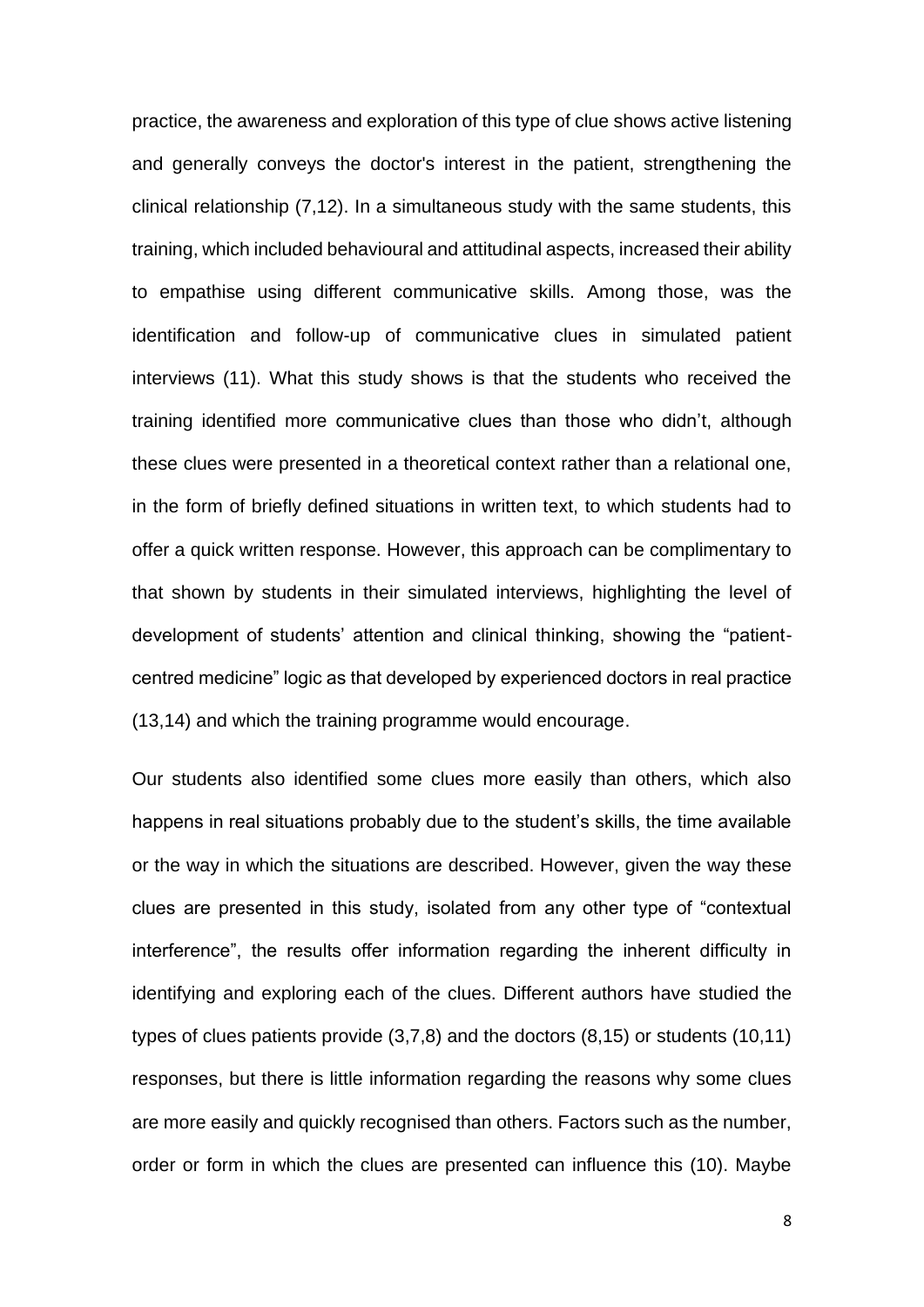what our study highlights is the greater or lesser difficulty recognising the clue itself, which is useful for the design and planning of training scenarios: in simulated scenarios with students or beginners using clues too subtle may have a lower educational impact than desired or even become counter-productive (16,17).

Limitations: next step would be to verify the efficacy of the programme in real or simulated practice conditions compared to other educational strategies. This study only includes a sample of clues, although they are very frequent in practice, with other significant factors left unexplored, in particular non-verbal clues. This comparison was performed on a group of students of different level. We do not know if two years later, this ability to detect and explore clues will be maintained.

#### *4.2. Conclusion*

A training programme in patient-physician communication with experiential characteristics increases the students awareness of communicative clues and their exploration through questions in written simulated situations. Some clues are more elusive than others.

#### *4.3. Practice implications*

These results show the need to check this efficacy in a real or simulated relational context and they allow us to classify clues for teaching scenarios depending on their greater or lesser difficulty.

**Funding:** This research did not receive any specific grant from funding agencies in the public, commercial, or not-for-profit sectors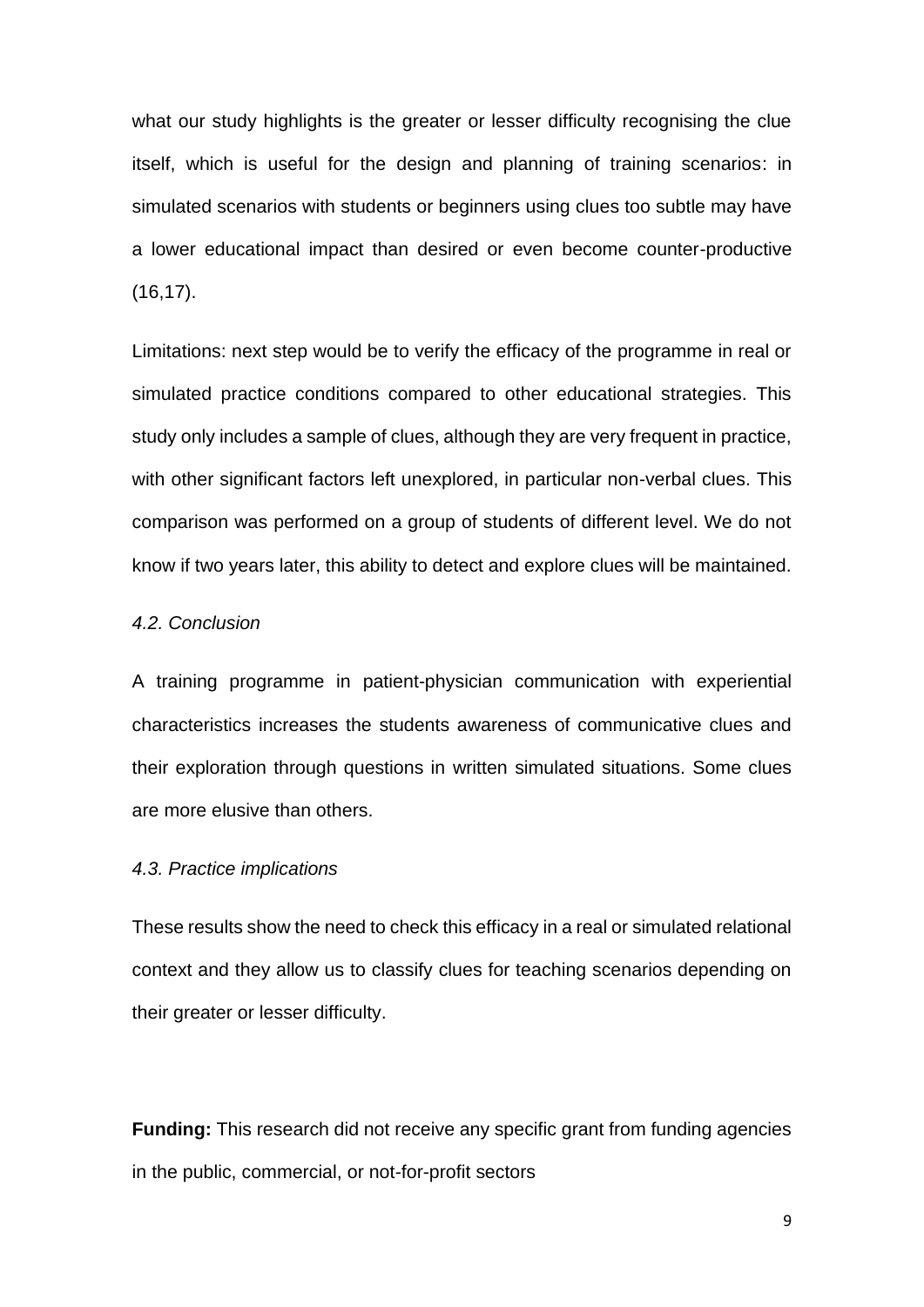#### **References**

- 1. Balint M. The doctor, his patient and the illness. London: Churchill Livingnstone, 2000
- 2. Elkman P, Friesen WV. The repertoire of non verbal behavior: categories, origin, usages and coding. Semiotica, 1969;1:49-98
- 3. Neighbour R. The Inner Consultation: How to Develop an Effective and Intuitive Consulting Style. Lancaster, England: MTP Press Ltd; 1987:164- 178.
- 4. Butler CC. The "maternal grimace" sign: a clue to the importance of the contextual diagnosis. Arch Fam Med. 1995;4:273-5.
- 5. Realini T, Kalet A, Sparling J. Interruption in the medical interaction. Arch Fam Med. 1995;4:1028-1033
- 6. Lang F, Floyd M, Beine KL. Clues to patients' explanations and concerns about their illness: a call for active listening. Arch Fam Med 2000;9:222-7
- 7. Lang F, Floyd MR, Beine KL, Buck P. Sequenced questioning to elicit the patient's perspective on illness: effects on information disclosure, patient satisfaction, and time expenditure. Fam Med. 2002 May;34:325-30.
- 8. Levinson W, Gorawara-Bhat R, Lamb J. A study of patient clues and physician responses in primary care and surgical settings. J Amer Med Assoc 2000;284:1021-7
- 9. Zimmermann C, Del Piccolo L, Finset A. Cues and concerns by patients in medical consultations: a literature review. Psychol Bull. 2007;133, 438- 63